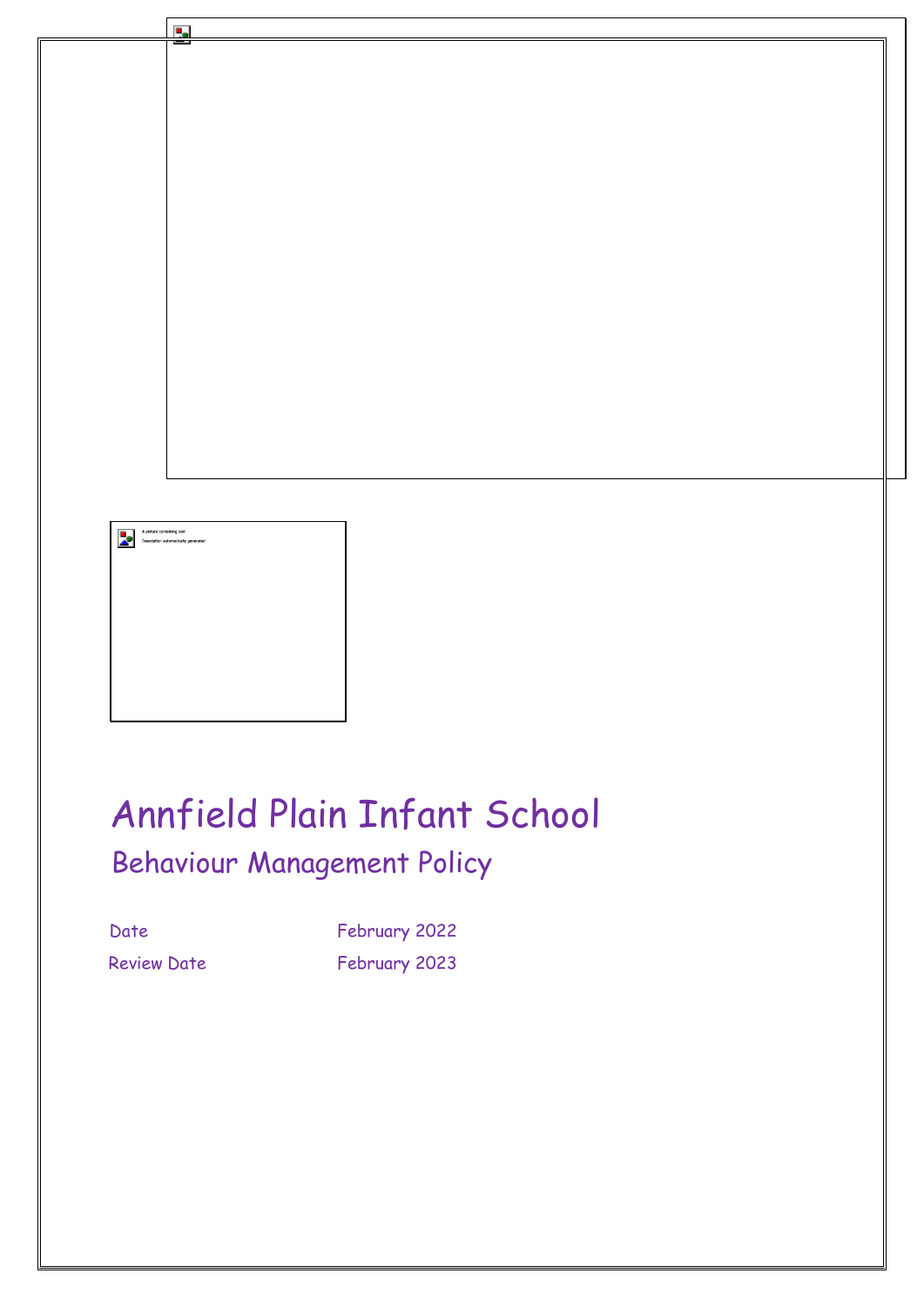## **Introduction**

Our aim is that an atmosphere of good discipline should prevail which is based on a clear understanding between pupils, staff and parents of what constitutes an acceptable code of behaviour. This does not mean an atmosphere of unquestioning regimentation, but behaviour which is based on self awareness.

#### **Aims and Expectations**

We would like to provide a calm, safe environment in which all pupils can achieve their very best.

We would like to raise children's self-esteem and help them to have confidence in themselves.

We would like the children in our care to be happy, confident and secure.

We would like the adults in our school to be kind, caring and considerate and to be good role models for the children to follow.

We would like the children to be kind, caring and considerate to each other.

We would like every one to care about our school, to look after the building and the equipment inside and outside.

We would like everyone to learn to respect the property of others, while developing the ability to share.

We would like to involve parents in the good behaviour of their children and encourage them to support our behaviour management policy.

#### **The School's Approach**

In the belief that our school should be a happy, secure place for all, we pursue a positive approach to good behaviour, encouraging children to conduct themselves in a responsible, self-disciplined manner and to care about the needs and rights of others. Intrinsic to this approach is the additional belief that parents, children and staff are all involved in a home/school partnership.

#### **The curriculum and learning**

We believe that an appropriately structured curriculum and effective learning contribute to good behaviour. Thorough planning for the needs of individual pupils, the active involvement of pupils in their own learning and structured feedback all help to avoid the alienation and disaffection which can lie at the root of poor behaviour. It follows that lessons should have clear objectives, understood by the children and differentiated to meet the needs of children of different abilities, including Most Able. Marking and record keeping can be used as both a supportive activity, providing feedback to the children on their progress and achievements and, as a signal that the children's efforts are valued and that progress matters.

#### **Classroom management**

Classroom management and teaching methods have an important influence on children's behaviour. The classroom environment gives clear messages to the children about the extent to which they and their efforts are valued. Relationships between teachers and children, strategies for encouraging good behaviour, arrangements of furniture, access to resources and classroom displays all have a bearing on the way children behave. Classrooms should be organised to develop independence and personal initiative. Furniture should be arranged to provide an environment conducive to on-task behaviour. Materials and resources should be arranged to aid accessibility and reduce uncertainty and disruption. Displays should help develop selfesteem through demonstrating the value of every individual's contribution, and overall the classroom should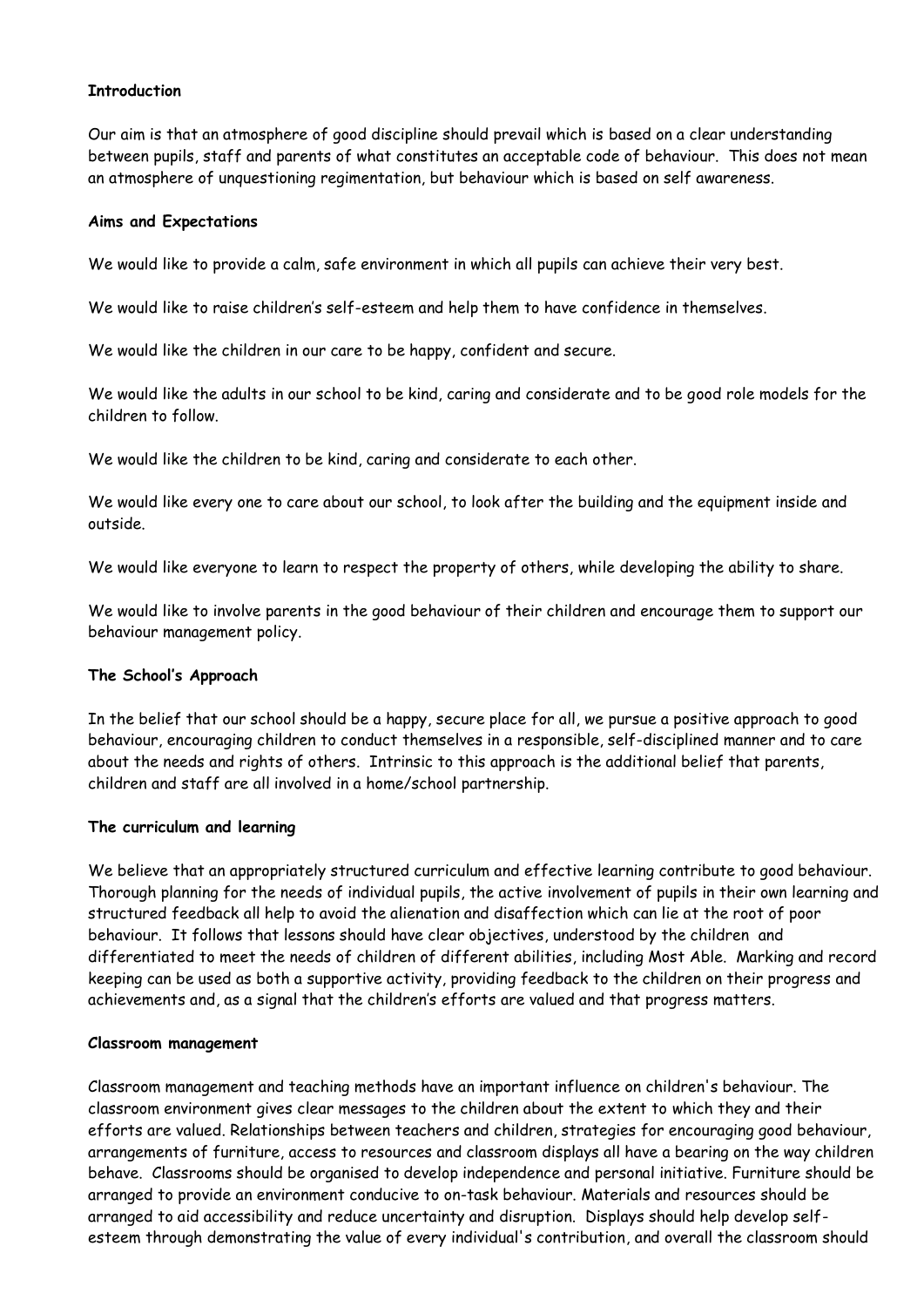provide a welcoming environment. Teaching methods should encourage enthusiasm and active participation for all. Lessons should aim to develop the skills, knowledge and understanding which will enable the children to work and play in co-operation with others. Praise should be used to encourage good behaviour as well as good work. Situations should be handled sensitively and dealt with in a way appropriate to the situation.

# **Charters**

At the beginning of each year, classes negotiate a class charter. This relates to our PSHCE policy and the United Nations Convention on the Rights of the Child. The children, with the help of their teacher, decide on the Rights and Responsibilities that they believe will make for a happy, hardworking environment where effective learning can take place. Once the Charter has been agreed, it is displayed in the classroom, and will be reinforced in day to day contexts by all adults in the school. If a child fails to follow the charter, they are reminded of the part they played in its creation and the commitment they made to it.

There is a charter for playtimes, lunchtimes and a Staff Charter devised by the children. These charters are displayed prominently around school and will be reviewed from time to time by the children and staff.

# **Role of Governors**

The legal responsibility for the discipline of the school lies with the governors who have delegated the day to day management to the headteacher.

## **Role of the Head Teacher**

It is the responsibility of the Head Teacher to implement the school behaviour policy consistently throughout the school and to report to Governors when requested, on the effectiveness of the policy. It is also the responsibility of the Head Teacher to ensure the health, safety and welfare of all the children in the school.

The Head Teacher supports the staff by setting the standards of behaviour and by supporting the staff in the implementation of the policy.

# **Role of Staff**

Class teachers have day-to-day responsibility for the behaviour of the children in their classes. A caring classroom atmosphere helps to reinforce good behaviour and teachers themselves are expected to be good role models for the children in their classes. Teaching and support staff share the responsibility for the sensible behaviour of the children in and around the school.

The lunchtime supervisors are responsible for the behaviour of the children over lunchtime and they follow the guidelines of Annfield Plain Infant School behaviour policy.

# **Role of the Parents**

A Home-School Agreement will be provided for all incoming pupils on their arrival at the school and both parents and children are encouraged to read it and sign a declaration that they agree to it. Parents are made aware of the school's policy and procedures at the induction meetings for parents and from the school brochure and via the communications between home and school. We look to our parents to make their children aware of appropriate behaviour in all situations and to encourage in them independence and selfdiscipline. Above all we regard good relationships between the parents and school of vital importance and actively encourage the parents to show an interest in what their child does there.

#### **Role of the Children**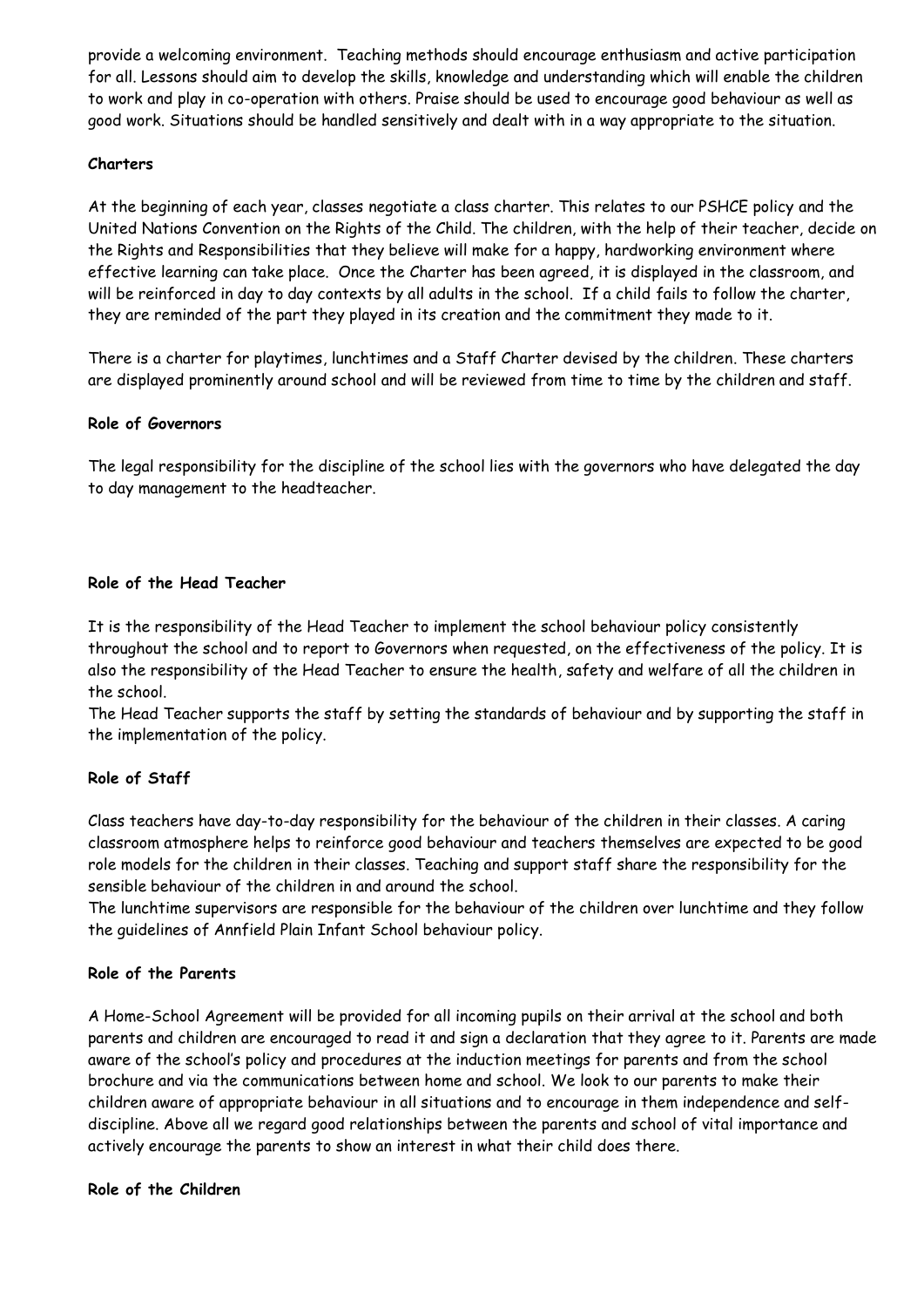Children are expected to follow the rules in the school and classroom and show respect for the rights and needs of everybody in the school community both adult and child. Good behaviour, politeness and good manners are insisted upon, especially when dealing with teaching staff; all support staff and other adults who may be in the school.

# **The Positive Approach**

We believe that young children respond better to praise than to criticism. Therefore, we aim to notice the well behaved children and provide rewards for good behaviour. By noticing the well behaved children we hope to develop a positive atmosphere which is pleasant for teacher and pupil to work in and which encourages all children to follow suit.

Rewards for good behaviour include: Diddy dots **Certificates Stickers** Hat bands Fortnightly 'Green' treat Special Reward Afternoon

Awards are as follows – minor variations in approach are made to allow for the age, maturity and expectations of each year group.

# **Reception**

Behaviour Tracking Chart informs Traffic Light Chart

Individual effort chart is displayed.

5 stickers receive a pencil. Double stickers lead to a prize out of the treasure chest.

Throughout the day stars and stickers are awarded for good work, good manners and good behaviour. Classroom Charter is displayed in classroom area.

# **Y1**

Behaviour Tracking Chart informs Traffic Light Chart

Individual effort chart is displayed.

10 stickers receive a pencil. Double stickers lead to a prize out of the treasure chest.

Throughout the day stars, stamps and stickers are awarded for good work, good manners and good behaviour.

Classroom Charter is displayed in classroom area.

# **Y2**

Behaviour Tracking Chart informs Traffic Light Chart

Individual effort chart is displayed.

15 stickers receive a pencil. Double stickers lead to a prize out of the treasure chest.

Throughout the day stars and stickers are awarded for good work, good manners and good behaviour. Classroom Charter is displayed in classroom area.

Whole school: Celebration Assembly Happy Folder - school recognises and rewards a good work ethic Star of the week – a specific type of behaviour is rewarded (Responsibilities) Eco Award Golden Spoon Award Golden Broom Award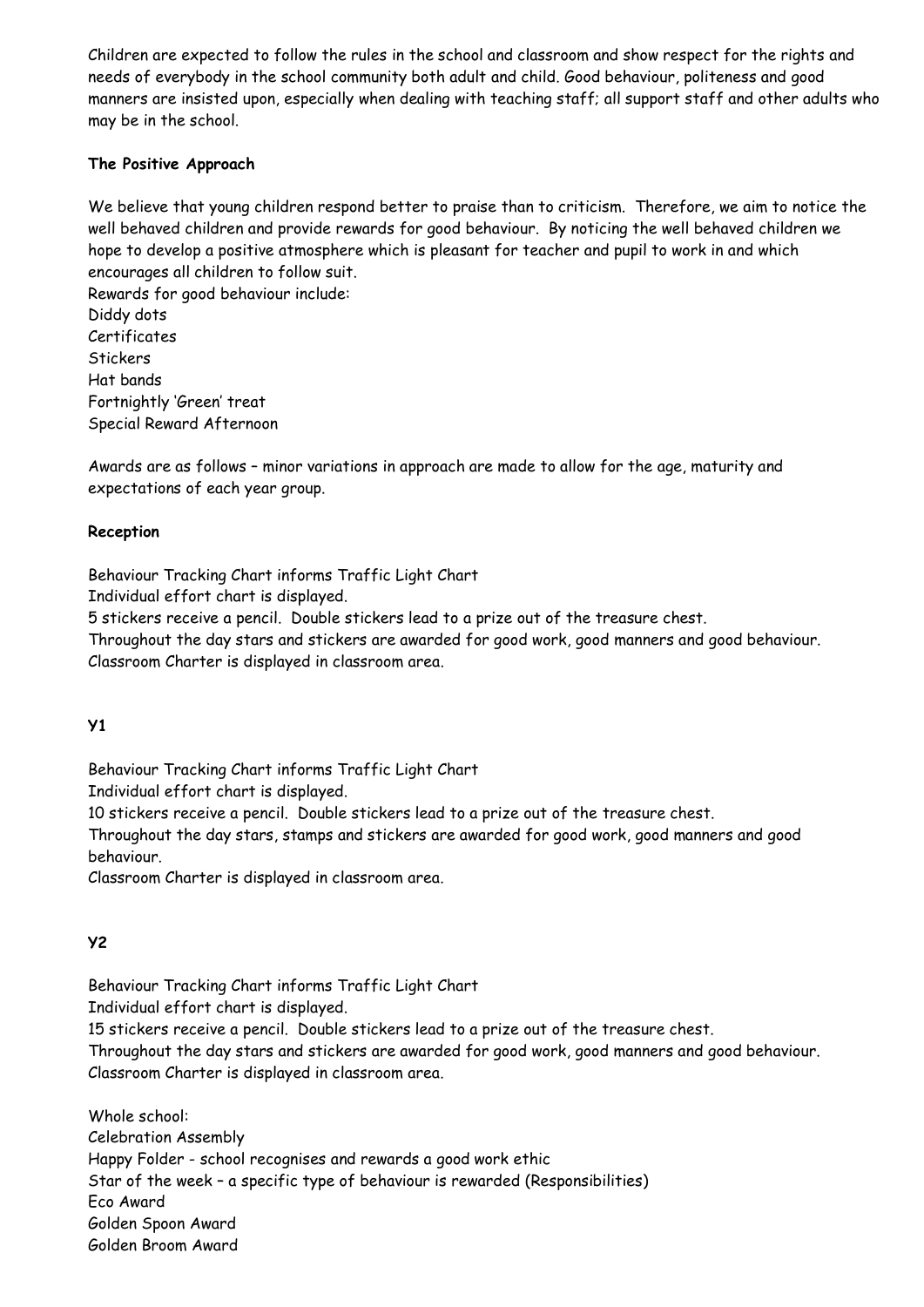# **Consequences**

Low key methods will be used first:

- By looking meaningfully at the child
- By moving close to the child
- By using the child's name in the context of the lesson, e.g., 'Name …what can you tell us about that?
- By praising a child close by who is behaving in the desired way

Persistent poor behaviour will result in warnings being recorded on class Behaviour Tracking Chart.

1 warning - Verbal reminder (green)

2 warnings – Verbal reminder and refer to class charter (green)

3 warnings – child will miss some playtime or privilege time – behaviour slip sent home (child moves on to amber traffic light).

4 warnings – Teacher to inform parents and invite in for consultation meeting. Child may be sent to Headteacher or Deputy Headteacher.

The Behaviour Tracking Chart will begin afresh at the start of the day.

An Individual Behaviour Plan will be introduced for children who are misbehaving on a regular basis.

# **What constitutes a serious misdemeanour?**

\* Bullying which includes:

- hurting another child
- fighting
- name calling
- teasing
- excluding a child
- racial remarks
- threatening behaviour
- \* swearing
- \* vandalism
- \* throwing a dangerous object
- \* stealing
- \* lying to adult
- \* hurting an adult
- \* defying/being rude to an adult
- \* Use of anti social language

# **Consequences**

Enter name/description of incident and consequence in incident book.

Sent to Deputy Headteacher / Headteacher

If poor behaviour continues the class teacher will request the parent to attend a consultation meeting. (Teachers may wish to use this when several verbal communications at the gate about a particular aspect has not resolved the problem or when a sensitive issue is to be discussed in the privacy of the school building. Parents are sometimes embarrassed to be told about behavioural issues in a public place such as the yard or outside school. Staff must judge both the attitude of the parent and the nature of the incident sensitively). Persistent unacceptable behaviour will result in the Headteacher inviting parents into school to implement a Behaviour Discipline Plan.

Certain types of severe behaviour, including physical assault, deliberate damage to property, stealing, leaving the school premises without permission, verbal abuse and repeated disruptive behaviour in class could result in exclusion, which follows the procedures laid down by Durham Local Authority and which has been agreed